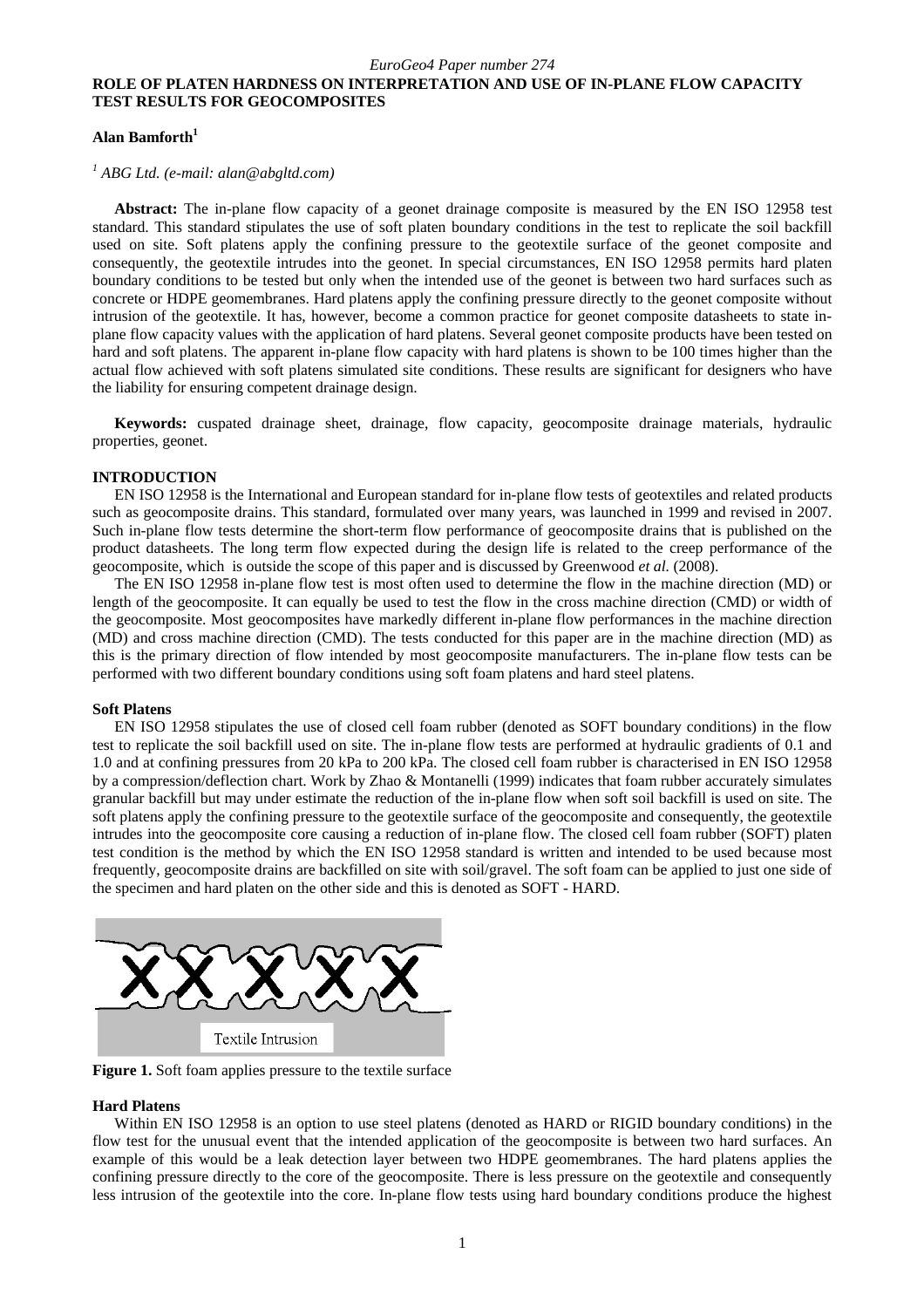possible in-plane flow capacity of the geocomposite. In compliance with EN ISO 12958, manufacturers are obliged to state on the datasheet that the flow values are on HARD boundary conditions. Most manufacturers however, relegate this information to the very bottom of the datasheet in the small print as R/R or HARD and it is easy for designers to miss the significance of these notes.



**Figure 2.** Hard platens apply most pressure onto the core

Unfortunately the manufacturers of geocomposite drains relish these high in-plane flow capacities and produce datasheets showing only hard platen flow capacity. This can be misleading as such values will only be achieved in exceptional applications. In most applications, the geocomposite is used on site with a soil or granular backfill and the in-plane flow capacity will be significantly lower than the hard platen flow data. There are design methods that suggest general reduction factors for geotextile intrusion  $(RF_N)$ , which can be applied to hard platen flow test results to estimate the on-site performance, but  $RF_{IN}$  is very product specific. Depending on the application and based on a 1.5 pressure overload, Koerner (2005) suggested  $RF_{IN}$  in the range of 1 to 2 but this is nowhere near large enough. Some products would require reduction factors up to 100.

### **In-Plane Flow**

The most practical and reliable method is to test the geocomposite with soft foam simulated soil boundary conditions as stipulated by EN ISO 12958. This test directly yields a reduced in-plane flow capacity, allows products to be compared under simulated site conditions and ensures that the designer is compliant with best practice as stated within the EN ISO standard. Testing of the geocomposite with the actual site specific soil is possible but extremely difficult and therefore only suitable for the most stringent applications.

### **Geocomposite Applications**

Geocomposite drains are used in a wide range of applications. They are installed at any angle from vertical to horizontal, and subjected to confining pressures from 20 kPa to greater than 200 kPa. Table 1 indicates the common applications and the appropriate in-plane test boundary conditions.

| <b>Table 1.</b> Ococomposite <i>i</i> replication and <i>i</i> repropriate Doundary Conditions |                                       |                                                  |                                     |              |  |  |
|------------------------------------------------------------------------------------------------|---------------------------------------|--------------------------------------------------|-------------------------------------|--------------|--|--|
| <b>Applications:</b><br>Drainage of -                                                          | <b>Actual Site</b><br><b>Boundary</b> | Appropriate EN ISO 12958 Test<br><b>Boundary</b> | <b>Hydraulic</b><br><b>Gradient</b> |              |  |  |
|                                                                                                |                                       |                                                  |                                     |              |  |  |
| Retaining Wall                                                                                 | Soil - Concrete                       | SOFT-HARD                                        |                                     |              |  |  |
| Podium Deck                                                                                    | Sand - Concrete                       | SOFT-HARD                                        |                                     | 0.03         |  |  |
| Highway Edge Drain                                                                             | Soil - Soil                           | $SOFT - SOFT$                                    |                                     | $0.03 - 0.1$ |  |  |
| Landfill Cap - HDPE                                                                            | Soil - HDPE                           | SOFT-HARD                                        |                                     | $0.03 - 0.3$ |  |  |
| Landfill Cap – GCL                                                                             | Soil - GCL                            | $SOFT - SOFT$                                    |                                     | $0.03 - 0.3$ |  |  |
| Landfill Groundwater                                                                           | Soil - CCL                            | $SOFT - SOFT$                                    |                                     | $0.03 - 0.3$ |  |  |
| Drain                                                                                          |                                       |                                                  |                                     |              |  |  |
| Landfill Leachate Drain                                                                        | Granular - Textile                    | $SOFT - SOFT$                                    |                                     | $0.03 - 0.3$ |  |  |
| <b>Landfill Leak Detection</b>                                                                 | <b>HDPE - HDPE</b>                    |                                                  | HARD - HARD                         | $0.03 - 0.3$ |  |  |
| <b>Internal Basement</b>                                                                       | Concrete - Concrete                   |                                                  |                                     | $0.03 - 1$   |  |  |
| Drainage                                                                                       |                                       |                                                  | <b>HARD - HARD</b>                  |              |  |  |
| Cut & Cover Tunnel                                                                             | Soil - Concrete                       | <b>SOFT - HARD</b>                               |                                     | $0.03 - 1$   |  |  |
| <b>Hard Rock Tunnel</b>                                                                        | Concrete - Concrete                   |                                                  | <b>HARD - HARD</b>                  | $0.03 - 1$   |  |  |

**Table 1.** Geocomposite Application and Appropriate Boundary Conditions

The involved design engineers, contractors, and CQA engineers need to examine the datasheets of geocomposite drains to determine the tested boundary conditions of either HARD or SOFT to ensure that the in-plane flow values truly represent the site situation.

### **C.E Mark**

In the EU, the Construction Products Directive dictates that geocomposite drains must have a CE Mark. A CE Mark does not indicate Fitness for Purpose, but simply that a specified series of tests have been performed strictly in accordance with the relevant EN standards for the intended application. The legal document is not the product datasheet but the Accompanying Document that is inserted into every roll. For geocomposite drains, the relevant Application Standard is EN 13252 and it states that the Accompanying Document must include the in-plane flow obtained according to EN ISO 12958 at HG1 at 20kPa with SOFT boundary conditions. This is a legal requirement in most EU countries.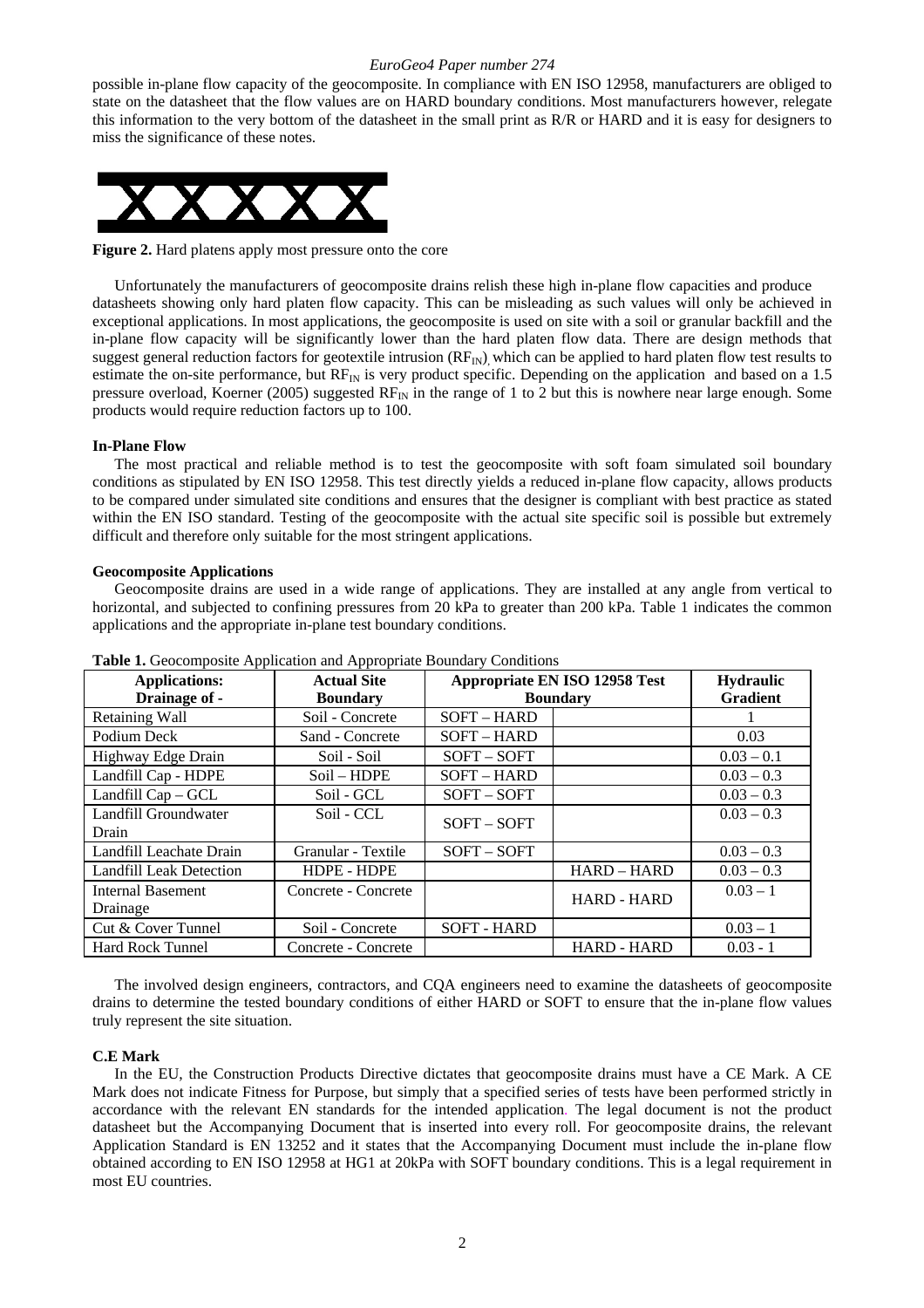There is commonly no correlation between a product's Accompanying Document that arrives on site and its datasheet that was submitted for design or purchase. Manufacturers readily make their datasheets available but tend not to reveal their Accompanying Documents to designers or customers. Datasheets carry the CE Mark logo, but are not referenced in the CE Mark procedures and are therefore not verified by the independent Notified Bodies. Designers should insist on viewing the Accompanying Document for verification of each product datasheet.

### **Forms of Geocomposite**

Geocomposite drains consist of a polymer core bonded to geotextile on one or both sides of the core. There are many forms of polymer core, and the most common being geonet (bi-planar or tri-planar), cuspate (single or double) and random fibre (plain or zig-zag). The most common polymer for the core is High Density Polyethlylene (HDPE), and Polypropylene (PP), while high impact polystyrene (HIPS) or Nylon (PA) are also used.

Table 2 shows published datasheet values from representative rolls of a bi-planar geonet, a single cuspate, and a random fibre zig-zag geocomposites tested using a range of hydraulic gradients (HG). Each product is obtained from separate manufacturers and all products are of European origin and therefore within the scope of the CE Mark regulations.

|                       |                  |                 |                   |                 | <b>Mean Short Term (MD)</b> |                              |               |      |      |
|-----------------------|------------------|-----------------|-------------------|-----------------|-----------------------------|------------------------------|---------------|------|------|
|                       |                  |                 |                   |                 | In-Plane Flow (l/m/sec)     |                              |               |      |      |
| Type of               | <b>Thickness</b> | <b>Test</b>     | <b>Stated</b>     | Confining       | <b>HG 1.0</b>               | <b>HG 0.3</b>                | <b>HG 0.1</b> |      |      |
| Geocomposite          | (mm)             | <b>Standard</b> | <b>Boundary</b>   | <b>Pressure</b> |                             |                              |               |      |      |
|                       | Mass $(g/m^2)$   |                 | <b>Conditions</b> | (kPa)           |                             |                              |               |      |      |
| <b>Single Cuspate</b> |                  |                 |                   | 20              | 0.95                        |                              | 0.25          |      |      |
|                       | 4.7              |                 |                   | 50              |                             |                              |               |      |      |
|                       |                  | EN ISO<br>12958 | <b>SOFT</b>       | 100             | 0.71                        |                              | 0.17          |      |      |
|                       | 570              |                 |                   | 200             | 0.59                        |                              | 0.14          |      |      |
|                       |                  |                 |                   | 500             |                             |                              |               |      |      |
| Bi-Planar             |                  |                 |                   | 20              | 0.62                        | $\qquad \qquad \blacksquare$ | 0.13          |      |      |
| Geonet                | 4.8              |                 | <b>HARD</b>       | 50              | 0.51                        |                              | 0.09          |      |      |
|                       |                  | EN ISO<br>12958 | <b>HARD</b>       | 100             |                             |                              |               |      |      |
| <b>XXXX</b>           | 740              |                 |                   |                 | (in notes)                  | 200                          | 0.35          |      | 0.07 |
|                       |                  |                 |                   | 500             | 0.24                        |                              | 0.03          |      |      |
| <b>Randon Fibre</b>   |                  |                 |                   | 20              | 1.3                         | 0.65                         | 0.33          |      |      |
| Open Zig-Zag          | 6.5              |                 | 9                 | 50              | 1.2                         | 0.60                         | 0.30          |      |      |
|                       |                  | EN ISO<br>12958 |                   | <b>NOT</b>      | 100                         | 1.0                          | 0.55          | 0.25 |      |
|                       | 660              |                 |                   | <b>STATED</b>   | 200                         |                              |               |      |      |
|                       |                  |                 |                   | 500             |                             |                              |               |      |      |

**Table 2.** Published Datasheet Information for apparently broadly similar products

All above products have broadly similar performance and are at the lower end values of each manufacturers range. These geocomposites were tested at a laboratory accredited by UKAS for EN ISO 12958 in-plane flow tests with soft and hard platens.

#### **RESULTS**

The results of the in-plane flow tests based on EN ISO 12958 for representative geocomposite samples of each form are presented in Table 3. There is a significant difference in the in-plane flow between the tests using hard platens and soft platens. The difference is the largest for the random fibre zig-zag geocomposite, followed by the biplanar geonet and the least for the single cuspated geocomposite. This demonstrates that the single cuspate geocomposite provides good support for the geotextile and consequently, the geotextile intrusion into the core is minimal even at high confining pressures. The single cuspated geocomposite, although the lightest and the thinnest, gave the best performance on both hard and soft platens. The difference between the in-plane flow on hard and soft platens increases as the confining pressures increase. The hard platen flow rate results decrease with increasing confining pressures due to increasing compression of the core. The soft platen flow rate results decrease even more with increasing confining pressures due to the combination of increasing core compression and increasing intrusion of the geotextile into the core. The difference between the in-plane flow on hard and soft platens increases as the hydraulic gradient decreases. The difference between the hard and soft platen flow rate results is less at high hydraulic gradient probably due to the more turbulent flow. The single cuspated geocomposite has the least difference of 20% reduction at 20kPa and HG1, and the random fibre zig-zag geocomposite has the largest reduction of 99% at 200kPa and HG0.1.

Comparing the measured in-plane flow values with the datasheets for each product reveals several interesting facts. With soft boundary conditions, the single cuspated geocomposite datasheet and tested values are generally in agreement. Using hard platens, the bi-planar geonet datasheet and the tested values are also generally in agreement.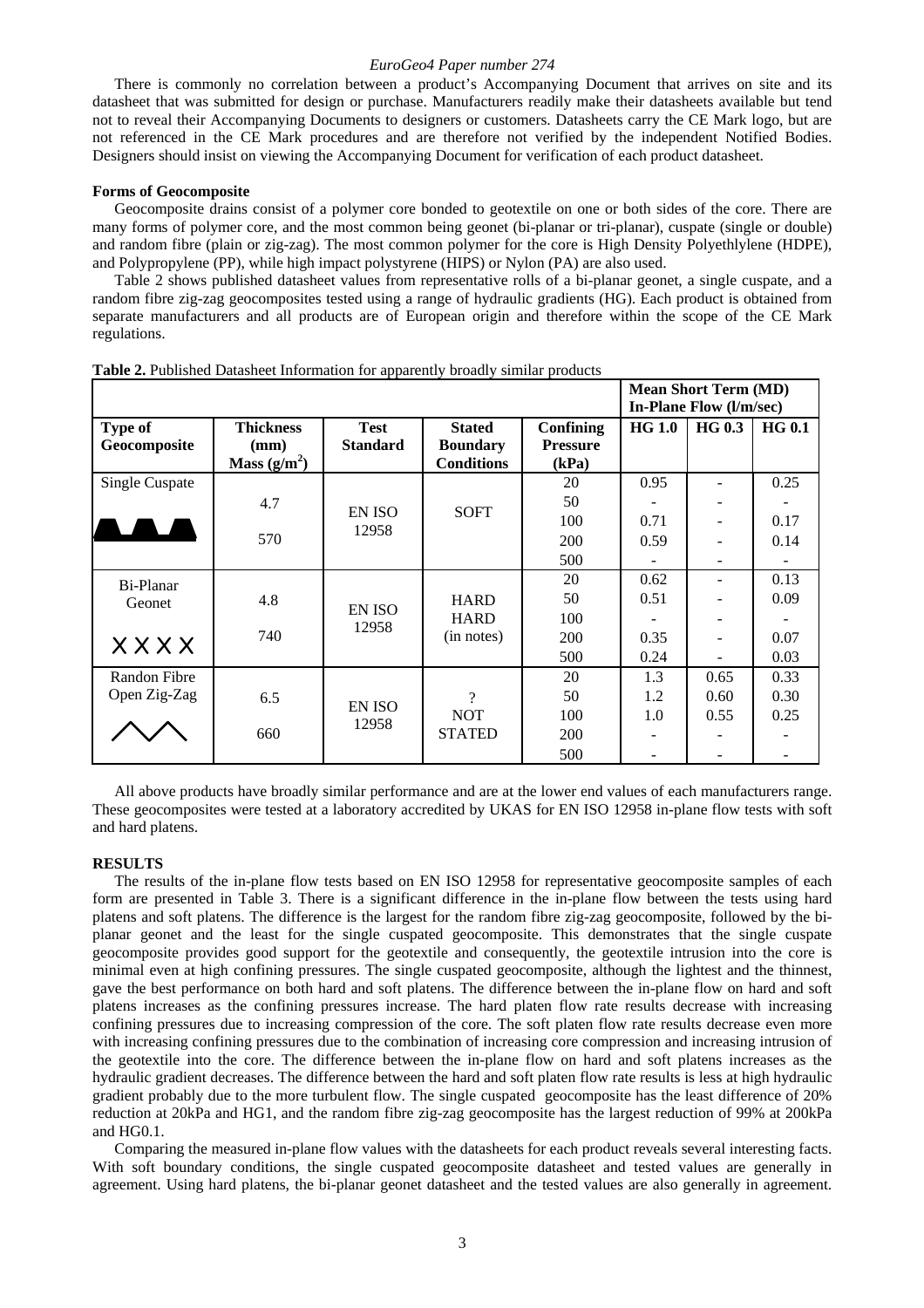The random fibre zig-zag geocomposite datasheets did not state the boundary conditions but the test result reveals that the datasheet values to be hard platen results.

For designers these results are significant, because the three apparently similar products based on the datasheets are in fact substantially different. The short-term in-plane flow that would be achieved on site in a landfill cap application at 20kPa confining pressure and HG0.1 are approximately 0.25 l/m/s for the single cuspated geocomposite, 0.04 l/m/s for the random fibre zig-zag geocomposite and  $0.02$  l/m/s for the bi-planar geonet. Similarly, the short-term in-plane flow that would be achieved on site behind a 20 metre deep (100kPa) retaining wall (HG1) are approximately 0.71 l/m/s for the single cuspated geocomposite, 0.06 l/m/s for the random fibre zig-zag geocomposite and 0.03 l/m/s for the bi-planar geonet. Based on the datasheets, the designer would mistakenly assume that the random fibre zig-zag geocomposite gave the highest performance whereas actually under simulated site conditions, it is the single cuspated geocomposite that provides the highest in-plane flow (i.e. 10 times higher).

All of the geocomposites tested, being of EU origin, should comply with the CE Mark Application standard EN 13252 but based on the datasheet information, only the single cuspated geocomposite provides the required in-plane flow rate at 20kPa and HG1 on soft platens to EN ISO 12958. The datasheets for the bi-planar geonets is clearly based on hard platens tests and the random fibre zig-zag geocomposite appears to be on soft platen test but is not. Both of these datasheets are in fact based on hard platen tests to EN ISO 12958 and should only be used for applications with hard surfaces. This is no comfort for the unfortunate designer who has failed to check the significance of flow tests on soft versus hard platens. Only tests on soft platens will replicate the in-plane flow actually achieved on sites with soil/gravel backfill.

|                         |                                           | <b>Short Term MD In-Plane Flow (l/m/sec)</b> |               |               |               |                              |  |
|-------------------------|-------------------------------------------|----------------------------------------------|---------------|---------------|---------------|------------------------------|--|
| Type of<br>Geocomposite | <b>Test Boundary</b><br><b>Conditions</b> | Confining<br><b>Pressure</b><br>(kPa)        | <b>HG 1.0</b> | <b>HG 0.3</b> | <b>HG 0.1</b> | <b>HG 0.01</b>               |  |
|                         | SOFT-SOFT                                 | 20                                           | 0.97          |               | 0.25          | 0.05                         |  |
| <b>Single Cuspate</b>   |                                           | 50                                           |               |               |               |                              |  |
|                         | and<br><b>SOFT - HARD</b>                 | 100                                          | 0.71          |               | 0.14          | 0.04                         |  |
|                         |                                           | 200                                          | 0.52          |               | 0.07          | 0.02                         |  |
|                         | <b>HARD - HARD</b>                        | 20                                           | 1.18          | 0.72          | 0.31          | 0.05                         |  |
|                         |                                           | 50                                           |               |               |               |                              |  |
|                         |                                           | 100                                          | 1.01          |               | 0.27          | 0.04                         |  |
|                         |                                           | 200                                          | 0.88          | 0.62          | 0.22          | 0.03                         |  |
| <b>Bi-Planar Geonet</b> | <b>SOFT - SOFT</b>                        | 20                                           | 0.13          |               | 0.022         |                              |  |
|                         |                                           | 50                                           | 0.071         |               | 0.010         |                              |  |
|                         |                                           | 100                                          | 0.032         |               | 0.0034        |                              |  |
|                         |                                           | 200                                          | 0.012         |               | 0.0006        | $\blacksquare$               |  |
| <b>XXXXX</b>            | <b>HARD - HARD</b>                        | 20                                           | 0.55          | ۰             | 0.10          | $\qquad \qquad \blacksquare$ |  |
|                         |                                           | 50                                           | 0.46          |               | 0.085         |                              |  |
|                         |                                           | 100                                          | 0.38          |               | 0.069         |                              |  |
|                         |                                           | 200                                          | 0.28          |               | 0.051         |                              |  |
|                         |                                           | 20                                           | 0.34          | 0.093         | 0.041         | 0.040                        |  |
| Randon Fibre            | SOFT - SOFT                               | 50                                           | 0.12          | 0.044         | 0.019         | 0.0028                       |  |
| Open Zig-Zag            |                                           | 100                                          | 0.061         | 0.015         | 0.0064        | 0.0012                       |  |
|                         |                                           | 200                                          | 0.018         | 0.0024        | 0.0005        | 0.0003                       |  |
|                         | <b>HARD - HARD</b>                        | 20                                           | 1.06          | 0.51          | 0.23          | 0.024                        |  |
|                         |                                           | 50                                           | 0.99          | 0.46          | 0.21          | 0.020                        |  |
|                         |                                           | 100                                          | 0.88          | 0.40          | 0.19          | 0.018                        |  |
|                         |                                           | 200                                          | 0.64          | 0.28          | 0.13          | 0.014                        |  |

**Table 3.** Test results for in-plane flow to EN ISO 12958

## **Reduction Factor for Intrusion R<sub>IN</sub>**

The concept of the reduction factor for intrusion is that the in-plane flow can be tested on hard platens and a reduction factor applied to estimate the actual in-plane flow under actual site backfill conditions. Generally, it is assumed that such reduction factors are based on the applications. The results of the in-plane flow tests to EN ISO 12958 on soft and hard platens produce the reduction factors shown in Table 4.

If HG1 and 200kPa represent a vertical wall application and HG0.1and 20kPa a highway edge drain, then the reduction factors are indeed dependent upon application. The most significant fact, however, is the variation in reduction factor dependent on the type of geocomposite. At HG0.1 and 100kPa, the range is 1.93 for a single cuspate to 29.69 for a random fibre zig-zag geocomposite. These values are many times larger than suggested by Koerner (2005). Therefore, generalisation of reduction factors for intrusion are unreliable. Geotextile intrusion is of such